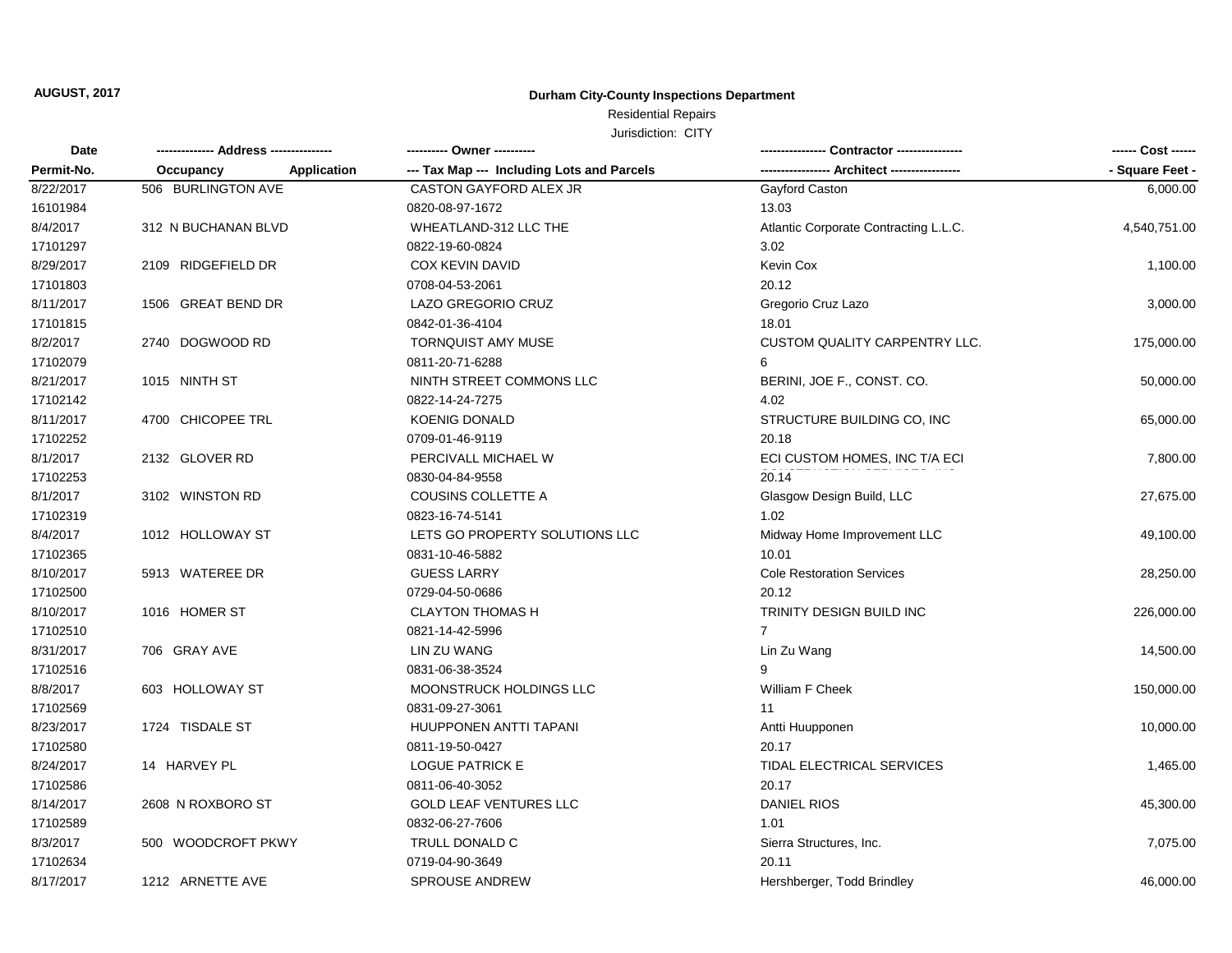# Residential Repairs

| Date       | -------------- Address --------------- |             | ---------- Owner ----------                |                                       | ------ Cost ------ |
|------------|----------------------------------------|-------------|--------------------------------------------|---------------------------------------|--------------------|
| Permit-No. | Occupancy                              | Application | --- Tax Map --- Including Lots and Parcels |                                       | - Square Feet -    |
| 17102647   |                                        |             | 0821-15-54-2602                            | $\overline{7}$                        |                    |
| 8/7/2017   | 201 NORTHWOOD CIR                      |             | <b>GOLDEN GIL</b>                          | <b>S&amp;A Construction</b>           | 60,000.00          |
| 17102687   |                                        |             | 0831-05-09-5740                            | 8.02                                  |                    |
| 8/4/2017   | 1007 LUBBOCK LN                        |             | ELLIOTT ERIC M                             | Eric & Kimberly Elliott               | 2,800.00           |
| 17102690   |                                        |             | 0850-04-62-4230                            | 18.05                                 |                    |
| 8/28/2017  | 1700 HILLCREST DR                      |             | <b>CORAL STONE LLC</b>                     | Parsons General Contractors, LLC      | 16,500.00          |
| 17102724   |                                        |             | 0822-10-47-4165                            | 3.01                                  |                    |
| 8/10/2017  | 855 SEDGEFIELD ST                      |             | MCCARTHY HENRY M                           | KRICHCO CONSTRUCTION, INC.            | 7,800.00           |
| 17102729   |                                        |             | 0822-14-43-4029                            | 3.01                                  |                    |
| 8/31/2017  | 127 COFIELD CIR                        |             | SHARPE KEITH                               | EVOLUTIONARY DECKING                  | 20,456.00          |
| 17102734   |                                        |             | 0719-03-32-3748                            | 20.08                                 |                    |
| 8/1/2017   | 1312 FAY ST                            |             | <b>CURRIE LETA ESTATE</b>                  | Durham South Investments LLC          | 64,000.00          |
| 17102742   |                                        |             | 0831-07-58-6652                            | 10.02                                 |                    |
| 8/11/2017  | 1112 SOUTH ST                          |             | <b>MEYER STEPHEN E</b>                     | Craftsman Remodeling, Inc.            | 6,550.00           |
| 17102744   |                                        |             | 0821-16-72-5699                            | 12.01                                 |                    |
| 8/21/2017  | 715 E MAYNARD AVE                      |             | WILLIAMS PAMELA A                          | Pamela Hinton                         | 10,542.00          |
| 17102748   |                                        |             | 0832-06-49-4077                            | 1.01                                  |                    |
| 8/2/2017   | 100 SPARGER SPRINGS LN                 |             | <b>HOCUTT MARSHA C</b>                     | KINGSFORD HOME IMPROVEMENT            | 8,762.00           |
| 17102760   |                                        |             | 0803-04-73-1130                            | 17.07                                 |                    |
| 8/4/2017   | 807 W CLUB BLVD                        |             | <b>GALLIMORE ROCK PARTNERS LLC</b>         | Marc Shavitz                          | 26,500.00          |
| 17102777   |                                        |             | 0822-16-84-1924                            | 3.02                                  |                    |
| 8/3/2017   | 415 GREEN ST                           |             | <b>MALKKI RITA M</b>                       | RODAS CONSTRUCTION LLC                | 7,975.00           |
| 17102800   |                                        |             | 0832-13-02-1863                            | 3.02                                  |                    |
| 8/11/2017  | 123 E LYNCH ST                         |             | <b>WILSON MARK</b>                         | PREMIER HOMES SOUTH INC.              | 112,000.00         |
| 17102802   |                                        |             | 0832-17-21-0604                            | 2                                     |                    |
| 8/17/2017  | 3017 PICKETT RD                        |             | MUSANTE GERARD J                           | <b>LTB Services LLC</b>               | 480,000.00         |
| 17102808   |                                        |             | 0810-01-09-9540                            |                                       |                    |
| 8/2/2017   | 1411 NORTON ST                         |             | KIMEL-SCOTT DOROTHY RUTH                   | ALLGARD HOME IMPROVEMENTS             | 7,000.00           |
| 17102818   |                                        |             | 0822-15-74-3796                            | 3.02                                  |                    |
| 8/15/2017  | 208 BROOK CHASE LN                     |             | SIEGEL RICHARD                             | SUN RIVER BLDR. SIGNATURE HOMES, INC. | 10,100.00          |
| 17102836   |                                        |             | 0813-03-21-9762                            | 17.07                                 |                    |
| 8/14/2017  | 3320 LASSITER ST                       |             | ARIAS VENANCIO B                           | Venancio Arias                        | 30,000.00          |
| 17102841   |                                        |             | 0810-11-75-2285                            | 20.15                                 |                    |
| 8/24/2017  | 2032 W CLUB BLVD                       |             | <b>GOTTSCHALK STEFAN ARIC</b>              | Pruitt Building Co.                   | 220,254.00         |
| 17102845   |                                        |             | 0822-09-25-1356                            | 4.01                                  |                    |
| 8/1/2017   | 1611 HIGH ST                           |             | <b>FRANKLIN ROBIN</b>                      | TRINITY DESIGN BUILD INC              | 50,000.00          |
| 17102850   |                                        |             | 0821-14-22-9668                            | 6                                     |                    |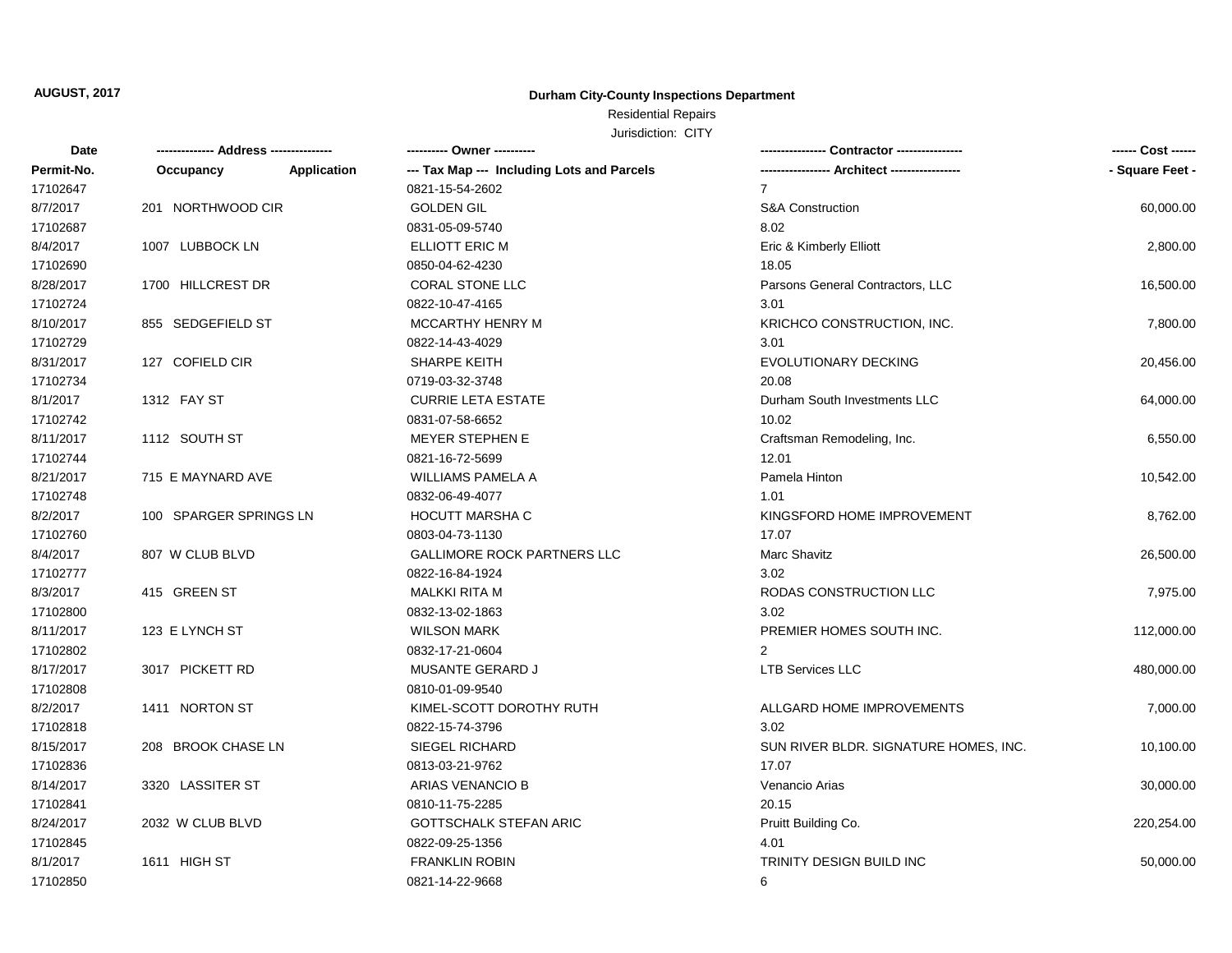# Residential Repairs

| Date       | -------------- Address --------------- |             | ---------- Owner ----------                |                                               | ------ Cost ------ |
|------------|----------------------------------------|-------------|--------------------------------------------|-----------------------------------------------|--------------------|
| Permit-No. | Occupancy                              | Application | --- Tax Map --- Including Lots and Parcels | ----------------- Architect ----------------- | - Square Feet -    |
| 8/1/2017   | 7 PINE TOP PL                          |             | STONEHOUSE JON P                           | BERCON BUILDING COMPANY INCORPORATED          | 40,900.00          |
| 17102874   |                                        |             | 0813-01-35-8551                            | 17.07                                         |                    |
| 8/4/2017   | 6614 GLEN FORREST DR                   |             | <b>HOCK DEBORAH L</b>                      | Cedar Grove Maintenance                       | 35,200.00          |
| 17102877   |                                        |             | 0708-03-43-5528                            | 20.12                                         |                    |
| 8/14/2017  | 4716 CARLTON CROSSING DR               |             | <b>FREEMAN CURTIS W</b>                    | Simply Right Exteriors LLC                    | 26,000.00          |
| 17102878   |                                        |             | 0719-02-86-6895                            | 20.11                                         |                    |
| 8/23/2017  | 822 MIDLAND TER                        |             | <b>OWENS JAMES C</b>                       | <b>JAMES OWENS</b>                            | 29,999.00          |
| 17102879   |                                        |             | 0842-17-11-3412                            | 18.01                                         |                    |
| 8/11/2017  | 3259 ROSE OF SHARON RD                 |             | <b>KNIGHT LEE</b>                          | <b>CUSTOM QUALITY CARPENTRY LLC.</b>          | 325,000.00         |
| 17102903   |                                        |             | 0814-04-50-2720                            | 17.07                                         |                    |
| 8/11/2017  | 3010 SURREY RD                         |             | BORDEN F KENNON JR                         | Kennon and Holly Borden                       | 39,400.00          |
| 17102907   |                                        |             | 0810-19-50-5366                            | 20.08                                         |                    |
| 8/4/2017   | 307 WHITNEY LN                         |             | <b>BOBYARCHICK ADAM</b>                    | Structurally Speaking, LLC                    | 18,300.00          |
| 17102909   |                                        |             | 0728-02-66-5864                            | 20.14                                         |                    |
| 8/11/2017  | 1306 VICKERS AVE                       |             | DAVID KEVIN                                | Hannah David                                  | 40,850.00          |
| 17102911   |                                        |             | 0821-15-54-9052                            | $\overline{7}$                                |                    |
| 8/2/2017   | 7 DEGAULLE PL                          |             | <b>GLOVER ERIC J</b>                       | CW of Raleigh/Durham LLC - Champion Window Co | 30,804.00          |
| 17102914   |                                        |             | 0820-19-51-1245                            | 20.09                                         |                    |
| 8/1/2017   | 500 WOODCROFT PKWY                     |             | EISNER WILLIAM D                           | FS, LLC                                       | 2,800.00           |
| 17102923   |                                        |             | 0719-04-90-2841                            | 20.11                                         |                    |
| 8/3/2017   | 614 SWIFT CREEK XING                   |             | TOLL NC LP                                 | MK STICKBUILDERS LLC                          | 1,500.00           |
| 17102925   |                                        |             | 0717-02-76-6101                            | 20.12                                         |                    |
| 8/4/2017   | 3537 CAMBRIDGE RD                      |             | <b>FISHER RICHARD N JR</b>                 | Miller, Andrew L.                             | 62,000.00          |
| 17102928   |                                        |             | 0810-19-51-3620                            | 20.07                                         |                    |
| 8/1/2017   | 307 E ALTON ST                         |             | <b>JIANG NAN</b>                           | Brackett, Eric Lee                            | 15,000.00          |
| 17102934   |                                        |             | 0820-08-77-5565                            | 13.04                                         |                    |
| 8/4/2017   | 1201 SOUTH ST                          |             | KPM PROPERTY INVESTMENT GROUP              | <b>BULLOCK BUILDING CO. INC.</b>              | 27,200.00          |
| 17102940   |                                        |             | 0821-20-72-7360                            | 13.01                                         |                    |
| 8/4/2017   | 1705 SOUTH ST                          |             | HARRIS LANE GROUP LLC THE                  | CHASE BUILDING COMPANY                        | 42,500.00          |
| 17102941   |                                        |             | 0821-19-70-2317                            | 13.03                                         |                    |
| 8/23/2017  | 3518 RUGBY RD                          |             | <b>HUANG CHICHENG</b>                      | <b>GRAYSON DARE HOMES, INC.</b>               | 171,000.00         |
| 17102965   |                                        |             | 0719-01-36-8264                            | 20.08                                         |                    |
| 8/4/2017   | 1510 WOODLAND DR                       |             | <b>KOPAC MATTHEW E</b>                     | W. D. OSBORNE GENERAL CONTRACTOR, INC.        | 99,700.00          |
| 17102977   |                                        |             | 0822-16-84-4811                            | 3.02                                          |                    |
| 8/4/2017   | 816 DULUTH ST                          |             | HINKLE STEVEN R                            | CUSTOM QUALITY CARPENTRY LLC.                 | 72,242.00          |
| 17102984   |                                        |             | 0803-04-94-4379                            | 17.07                                         |                    |
| 8/8/2017   | 613 HIDDENBROOK DR                     |             | LENNAR CAROLINAS LLC                       | Lennar Carolinas, LLC                         | 2,800.00           |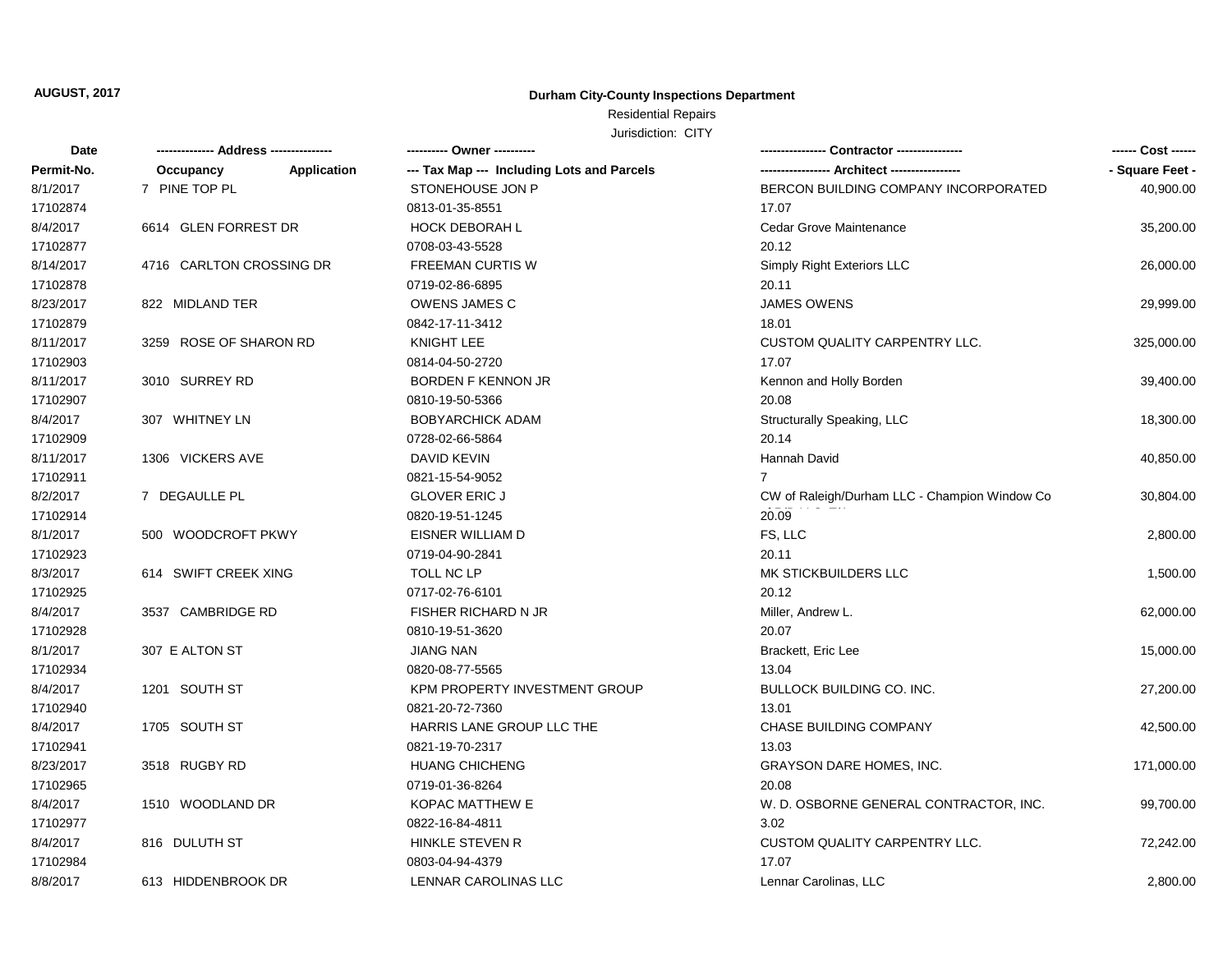## Residential Repairs

| <b>Date</b> |                     |             | ---------- Owner ----------                |                                            |                 |
|-------------|---------------------|-------------|--------------------------------------------|--------------------------------------------|-----------------|
| Permit-No.  | Occupancy           | Application | --- Tax Map --- Including Lots and Parcels |                                            | - Square Feet - |
| 17102991    |                     |             | 0860-01-07-3740                            | 18.05                                      |                 |
| 8/8/2017    | 3508 TONBRIDGE WAY  |             | <b>STUBBS CAROLINE H</b>                   | Crabtree Spaces, LLC, G                    | 29,000.00       |
| 17102996    |                     |             | 0810-18-42-9120                            | 20.08                                      |                 |
| 8/16/2017   | 1605 HORNE CREEK DR |             | KACZYNSKI DANIEL F TRUSTEE                 | <b>KELLYS HOME KRAFTS</b>                  | 8,775.00        |
| 17103004    |                     |             | 0769-01-45-5557                            | 19                                         |                 |
| 8/10/2017   | 110 LATTIMORE LN    |             | <b>MCFARLIN AYRICA</b>                     | Select Custom Builders, LLC                | 7,500.00        |
| 17103007    |                     |             | 0728-04-72-4307                            | 20.13                                      |                 |
| 8/23/2017   | 4001 PEACHWAY CT    |             | <b>BENDER WHITNEY H</b>                    | <b>Nelson Fuentes</b>                      | 6,500.00        |
| 17103010    |                     |             | 0800-01-37-3869                            | 20.17                                      |                 |
| 8/17/2017   | 807 W TRINITY AVE   |             | ZAJDEL MARK                                | <b>BH Renovations LLC</b>                  | 4,000.00        |
| 17103016    |                     |             | 0822-20-80-2743.072                        | 3.02                                       |                 |
| 8/18/2017   | 807 W TRINITY AVE   |             | BILLEAUD INVESTMENT PROPERTIES             | David Johnson                              | 600.00          |
| 17103017    |                     |             | 0822-20-80-2743.083                        | 3.02                                       |                 |
| 8/28/2017   | 407 WATTS ST        |             | HEERY CHRISTOPHER RYAN                     | KRICHCO CONSTRUCTION, INC.                 | 541,793.00      |
| 17103022    |                     |             | 0822-19-60-1767                            | 3.02                                       |                 |
| 8/23/2017   | 5 BELTRE CT         |             | <b>CRAVEN WILLIAM C</b>                    | <b>GARUDA CUSTOM DECKS</b>                 | 19,000.00       |
| 17103030    |                     |             | 0801-03-33-4673                            | 20.17                                      |                 |
| 8/17/2017   | 2604 DEARBORN DR    |             | MALDONADO JUAN GABRIEL                     | Juan A Maldonado                           | 7,500.00        |
| 17103031    |                     |             | 0833-20-80-4574                            | 18.01                                      |                 |
| 8/15/2017   | 220 BARNHILL ST     |             | ALSTON STEVIE E                            | ROMANOFF FLOOR COVERING, INC., T/A         | 18,427.00       |
| 17103038    |                     |             | 0820-14-34-5726                            | 20.09                                      |                 |
| 8/8/2017    | 608 DOWD ST         |             | THAYER INVESTMENTS INC                     | Thayer Homes, Inc.                         | 1,000.00        |
| 17103043    |                     |             | 0831-06-38-0988                            | 9                                          |                 |
| 8/8/2017    | 610 DOWD ST         |             | THAYER INVESTMENTS INC                     | Thayer Homes, Inc.                         | 1,000.00        |
| 17103044    |                     |             | 0831-06-38-1949                            | 9                                          |                 |
| 8/8/2017    | 807 DOWD ST         |             | MACK WILLIAM DWIGHT JR                     | Thayer Homes, Inc.                         | 1,000.00        |
| 17103045    |                     |             | 0831-06-39-6186                            | g                                          |                 |
| 8/22/2017   | 3939 COLORADO AVE   |             | <b>HANEY PATRICK</b>                       | <b>BUD MATTHEWS SERVICE SPECIALIST INC</b> | 13,200.00       |
| 17103047    |                     |             | 0709-02-96-0259                            | 20.18                                      |                 |
| 8/8/2017    | 1215 DAWKINS ST     |             | HOLT STERLIN M SR EST                      | <b>MIC Construction</b>                    | 1,000.00        |
| 17103049    |                     |             | 0821-20-92-6289                            | 13.01                                      |                 |
| 8/15/2017   | 105 S PLUM ST       |             | <b>RIFKIN NEIL</b>                         | Sierra Structures, Inc.                    | 14,875.00       |
| 17103080    |                     |             | 0831-14-43-7472                            | 10.01                                      |                 |
| 8/14/2017   | 1107 CALVIN ST      |             | <b>BUILDER BEE PROJECT LLC</b>             | Builder Bee Projects, LLC                  | 28,400.00       |
| 17103083    |                     |             | 0831-06-47-2773                            | 9                                          |                 |
| 8/10/2017   | 6609 HUNTERS LN     |             | WHITE PAUL B JR                            | Paul White                                 | 6,500.00        |
| 17103084    |                     |             | 0728-03-33-6233                            | 20.13                                      |                 |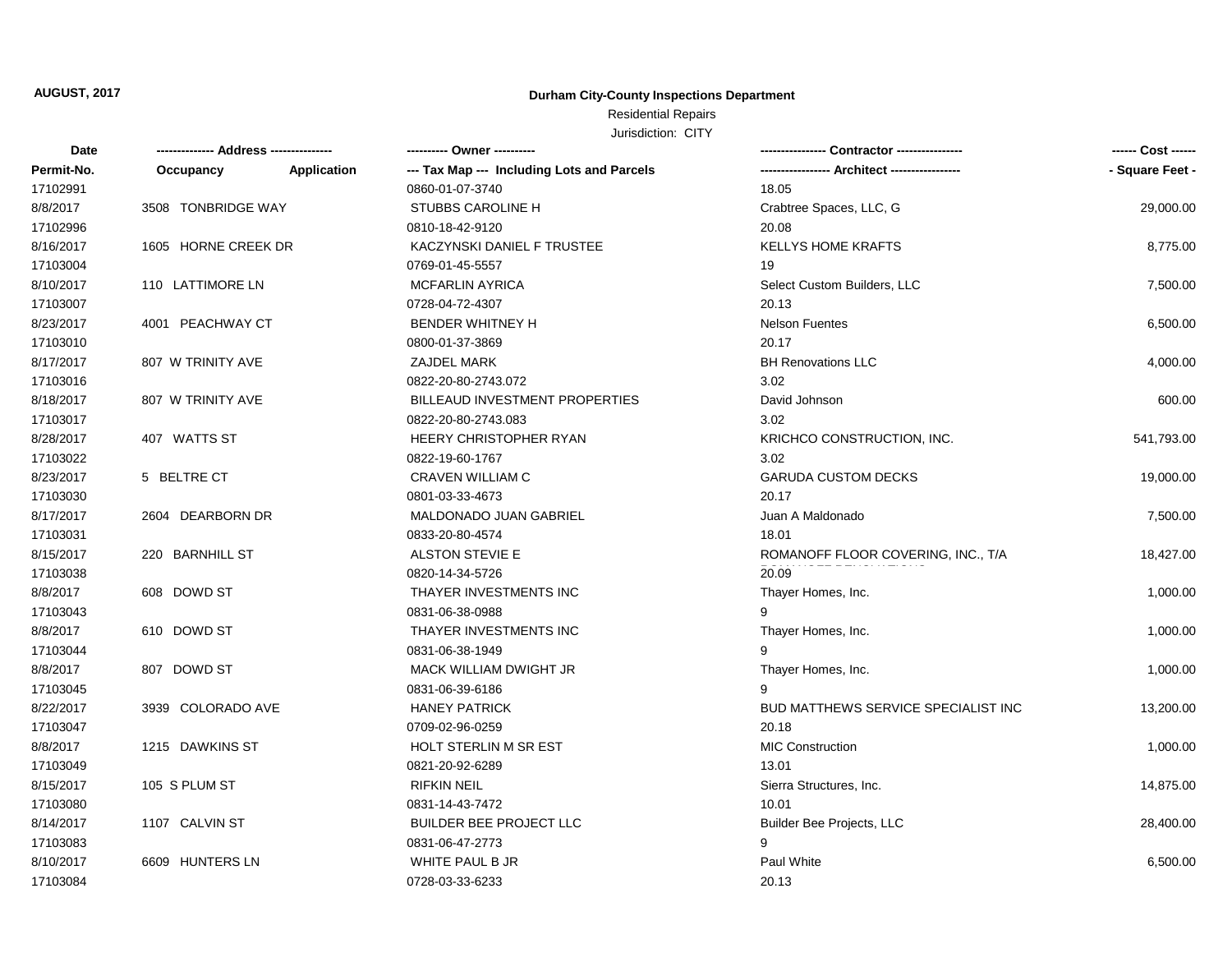# Residential Repairs

| Date       |                     |             | ---------- Owner ----------                |                                         | ------ Cost ------ |
|------------|---------------------|-------------|--------------------------------------------|-----------------------------------------|--------------------|
| Permit-No. | Occupancy           | Application | --- Tax Map --- Including Lots and Parcels |                                         | - Square Feet -    |
| 8/22/2017  | 228 MORNINGSIDE DR  |             | PATTERSON LATOYA CHERRY                    | <b>JOSEPH GERDING</b>                   | 27,200.00          |
| 17103093   |                     |             | 0719-04-94-8222                            | 20.11                                   |                    |
| 8/10/2017  | 19 WINTHROP CT      |             | <b>GRAPER CHRIS</b>                        | FS, LLC                                 | 5,550.00           |
| 17103094   |                     |             | 0719-03-34-4401                            | 20.08                                   |                    |
| 8/24/2017  | 100 FOXRIDGE CRES   |             | NHC PARTNERSHIP 5 LP                       | 1st Choice Construction Management, LLC | 10,000.00          |
| 17103097   |                     |             | 0759-04-53-1657                            | 18.05                                   |                    |
| 8/24/2017  | 300 FOXRIDGE CRES   |             | NHC PARTNERSHIP 5 LP                       | 1st Choice Construction Management, LLC | 10,000.00          |
| 17103099   |                     |             | 0759-04-53-1657                            | 18.05                                   |                    |
| 8/25/2017  | 400 FOXRIDGE CRES   |             | NHC PARTNERSHIP 5 LP                       | 1st Choice Construction Management, LLC | 10,000.00          |
| 17103100   |                     |             | 0759-04-53-1657                            | 18.05                                   |                    |
| 8/28/2017  | 500 FOXRIDGE CRES   |             | NHC PARTNERSHIP 5 LP                       | 1st Choice Construction Management, LLC | 10,000.00          |
| 17103101   |                     |             | 0759-04-53-1657                            | 18.05                                   |                    |
| 8/25/2017  | 600 FOXRIDGE CRES   |             | NHC PARTNERSHIP 5 LP                       | 1st Choice Construction Management, LLC | 10,000.00          |
| 17103102   |                     |             | 0759-04-53-1657                            | 18.05                                   |                    |
| 8/24/2017  | 700 FOXRIDGE CRES   |             | NHC PARTNERSHIP 5 LP                       | 1st Choice Construction Management, LLC | 10,000.00          |
| 17103103   |                     |             | 0759-04-53-1657                            | 18.05                                   |                    |
| 8/28/2017  | 800 FOXRIDGE CRES   |             | NHC PARTNERSHIP 5 LP                       | 1st Choice Construction Management, LLC | 10,000.00          |
| 17103104   |                     |             | 0759-04-53-1657                            | 18.05                                   |                    |
| 8/28/2017  | 900 FOXRIDGE CRES   |             | NHC PARTNERSHIP 5 LP                       | 1st Choice Construction Management, LLC | 10,000.00          |
| 17103105   |                     |             | 0759-04-53-1657                            | 18.05                                   |                    |
| 8/10/2017  | 3121 CORNWALL RD    |             | LITTLEWOOD GEORGE F                        | Pruitt Building Co.                     | 35,255.00          |
| 17103107   |                     |             | 0810-18-40-8097                            | 20.08                                   |                    |
| 8/10/2017  | 804 GRANDVIEW DR    |             | <b>HOWELL ANDREA</b>                       | SEARS HOME IMPROVEMENT PRODUCTS, INC.   | 15,498.00          |
| 17103109   |                     |             | 0851-01-16-2685                            | 18.04                                   |                    |
| 8/21/2017  | 504 DOWD ST         |             | J A P H REAL ESTATE LLC                    | <b>CHRISTOPHER ZOUBEK</b>               | 27,500.00          |
| 17103110   |                     |             | 0831-06-28-5917                            | 9                                       |                    |
| 8/14/2017  | 3620 RANBIR DR      |             | <b>MORALES ROBERTO MARIO</b>               | Roberto Morales                         | 2,000.00           |
| 17103111   |                     |             | 0739-03-03-4015                            | 20.10                                   |                    |
| 8/12/2017  | 618 HARDEE ST       |             | WATSON SUSAN JOYCE ESTATE                  | ANDRE ALLEN                             | 1,000.00           |
| 17103116   |                     |             | 0831-08-99-7493                            | 10.02                                   |                    |
| 8/12/2017  | 4 KIMBROUGH CT      |             | <b>DIALLO SALEMATOU</b>                    | ANDRE ALLEN                             | 1,000.00           |
| 17103118   |                     |             | 0851-04-63-8163                            | 18.04                                   |                    |
| 8/11/2017  | 1902 JAMES ST       |             | <b>WHIPSAW LLC</b>                         | McKeel, Zachary William                 | 7,186.39           |
| 17103121   |                     |             | 0821-17-10-7539.000                        | 6                                       |                    |
| 8/17/2017  | 5201 SHADY BLUFF ST |             | HEWITT BENNELL C JR                        | ARCO RESTORATION INC                    | 18,561.25          |
| 17103143   |                     |             | 0824-04-93-0556                            | 17.08                                   |                    |
| 8/25/2017  | 228 WESTGROVE CT    |             | STONE GLENDA A                             | ROBCO FENCE AND DECK LLC                | 14,344.00          |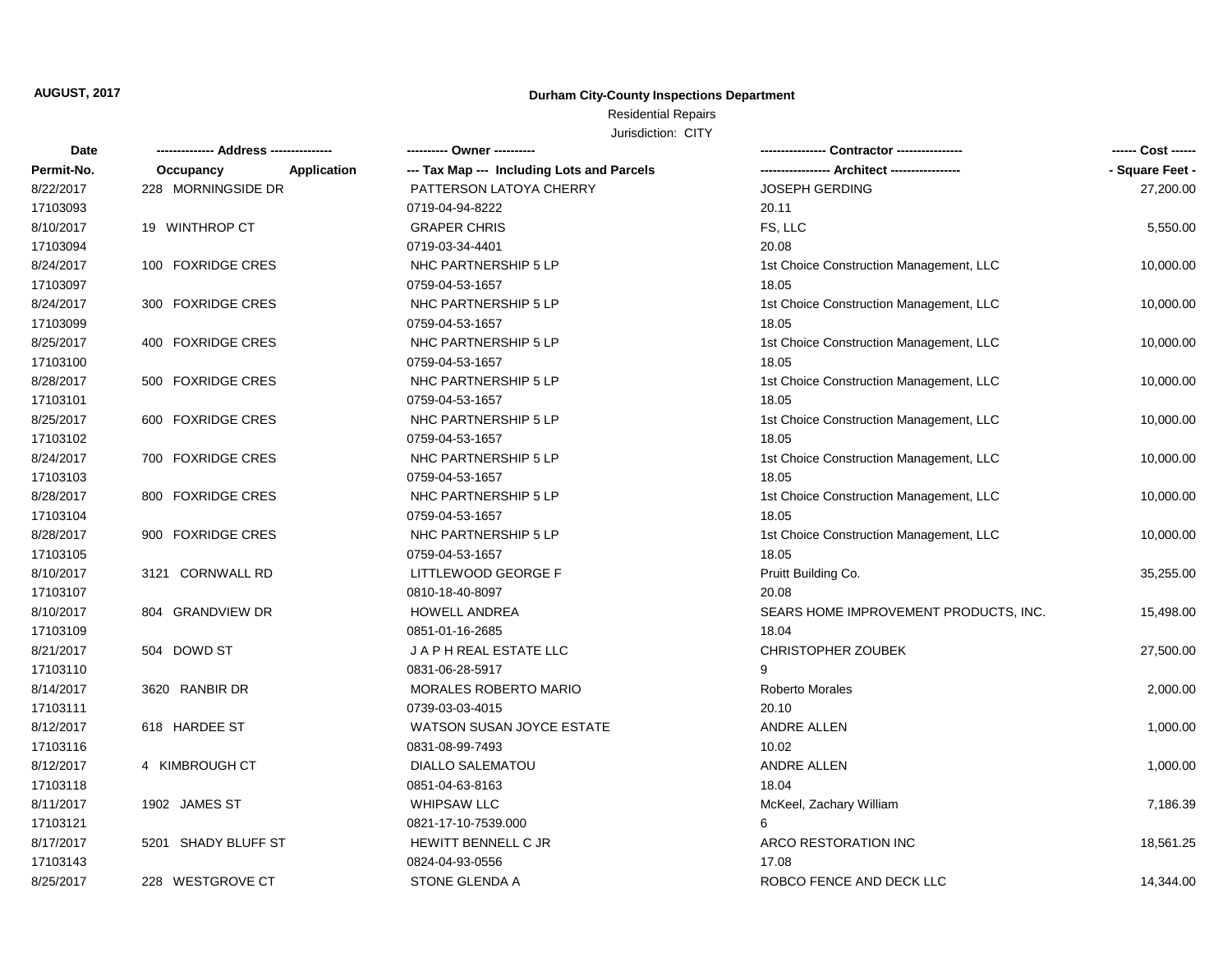## Residential Repairs

| Date       | -------------- Address --------------- |             | ---------- Owner ----------                |                                      | ------ Cost ------ |
|------------|----------------------------------------|-------------|--------------------------------------------|--------------------------------------|--------------------|
| Permit-No. | Occupancy                              | Application | --- Tax Map --- Including Lots and Parcels |                                      | - Square Feet -    |
| 17103146   |                                        |             | 0759-01-40-6034                            | 20.14                                |                    |
| 8/16/2017  | 502 BON AIR AVE                        |             | MINERVA DESIGN & RENOVATION                | <b>Advanced Structural Repair</b>    | 4,050.00           |
| 17103147   |                                        |             | 0832-06-39-2429                            | 1.01                                 |                    |
| 8/15/2017  | 3404 SWANSEA ST                        |             | PETERSON CHARLES BOWNE                     | Cornerstone Foundation Repair        | 3,800.00           |
| 17103148   |                                        |             | 0810-15-54-8527                            | 20.07                                |                    |
| 8/16/2017  | 2607 LEGION AVE                        |             | HOGUE JOYCE                                | <b>Cornerstone Foundation Repair</b> | 4,500.00           |
| 17103149   |                                        |             | 0811-20-90-8875                            | 6                                    |                    |
| 8/15/2017  | 300 WOODCROFT PKWY                     |             | FOLSOM SARAH D                             | <b>Cornerstone Foundation Repair</b> | 4,000.00           |
| 17103152   |                                        |             | 0729-03-01-1423                            | 20.11                                |                    |
| 8/16/2017  | 207 E GEER ST                          |             | <b>SMITH DEARCIE</b>                       | Miguel Castaneda                     | 12,000.00          |
| 17103153   |                                        |             | 0832-17-10-8251                            | $\overline{2}$                       |                    |
| 8/30/2017  | 3506 DIXON RD                          |             | SUTCLIFFE DAVID                            | SUN SPACE, LTD.                      | 29,000.00          |
| 17103154   |                                        |             | 0810-15-72-3872                            | 20.07                                |                    |
| 8/24/2017  | 812 FENWICK PKWY                       |             | <b>HYLTON SHAWN BLAND</b>                  | <b>MM Building Services</b>          | 16,600.00          |
| 17103159   |                                        |             | 0727-01-25-8969                            | 20.12                                |                    |
| 8/18/2017  | 2554 BITTERSWEET DR                    |             | 2554 BITTERSWEET DRIVE LLC                 | BUILDSENSE, INC.                     | 170,700.00         |
| 17103160   |                                        |             | 0813-02-67-7391                            | 17.07                                |                    |
| 8/24/2017  | 207 S JOYLAND ST                       |             | <b>BAILEY KIM</b>                          | <b>JUAN GARCIA</b>                   | 8,000.00           |
| 17103168   |                                        |             | 0841-14-24-9221                            | 18.02                                |                    |
| 8/16/2017  | 1028 LIMERICK LN                       |             | <b>GUSEH JAMES S</b>                       | David Johnson                        | 6,000.00           |
| 17103173   |                                        |             | 0728-03-31-7130                            | 20.13                                |                    |
| 8/22/2017  | 1304 KENT ST                           |             | KENNEY SHELAGH                             | Dreps Construction, LLC, Matt        | 19,150.00          |
| 17103174   |                                        |             | 0821-14-33-4769                            | 6                                    |                    |
| 8/24/2017  | 2700 ELGIN ST                          |             | LICENZIATO VINCENT G                       | SCHREIBER CONSTRUCTION               | 24,384.00          |
| 17103175   |                                        |             | 0832-05-08-9162                            | 1.02                                 |                    |
| 8/22/2017  | 1216 SEDGEFIELD ST                     |             | VIGOLO LAERCIO PAULO                       | Christian M, Duggan                  | 11,500.00          |
| 17103176   |                                        |             | 0822-10-45-7547                            | 3.01                                 |                    |
| 8/24/2017  | 714 SYBIL DR                           |             | JKB COMMERCIAL LLC                         | Jacques El-Chayeb                    | 2,775.00           |
| 17103178   |                                        |             | 0841-19-50-1911                            | 18.02                                |                    |
| 8/15/2017  | 708 COLFAX ST                          |             | SMITH ANTHA M                              | W & W TRUCKING & DEMOLITION          | 1,000.00           |
| 17103186   |                                        |             | 0831-17-12-5355                            | 13.01                                |                    |
| 8/17/2017  | 1217 FARGO ST                          |             | <b>BLACK JAMES C</b>                       | Affordable Care                      | 3,000.00           |
| 17103194   |                                        |             | 0821-19-71-3928                            | 13.01                                |                    |
| 8/17/2017  | 1503 TIMBER WOLF DR                    |             | <b>KIRK DAVID</b>                          | Crabtree Spaces, LLC, G              | 29,000.00          |
| 17103196   |                                        |             | 0717-02-59-1596                            | 20.12                                |                    |
| 8/16/2017  | 2811 WELCOME DR                        |             | <b>CONROY PAUL R JR</b>                    | Taylor Brothers Construction, LLC    | 14,331.00          |
| 17103199   |                                        |             | 0811-13-04-4084                            | 20.17                                |                    |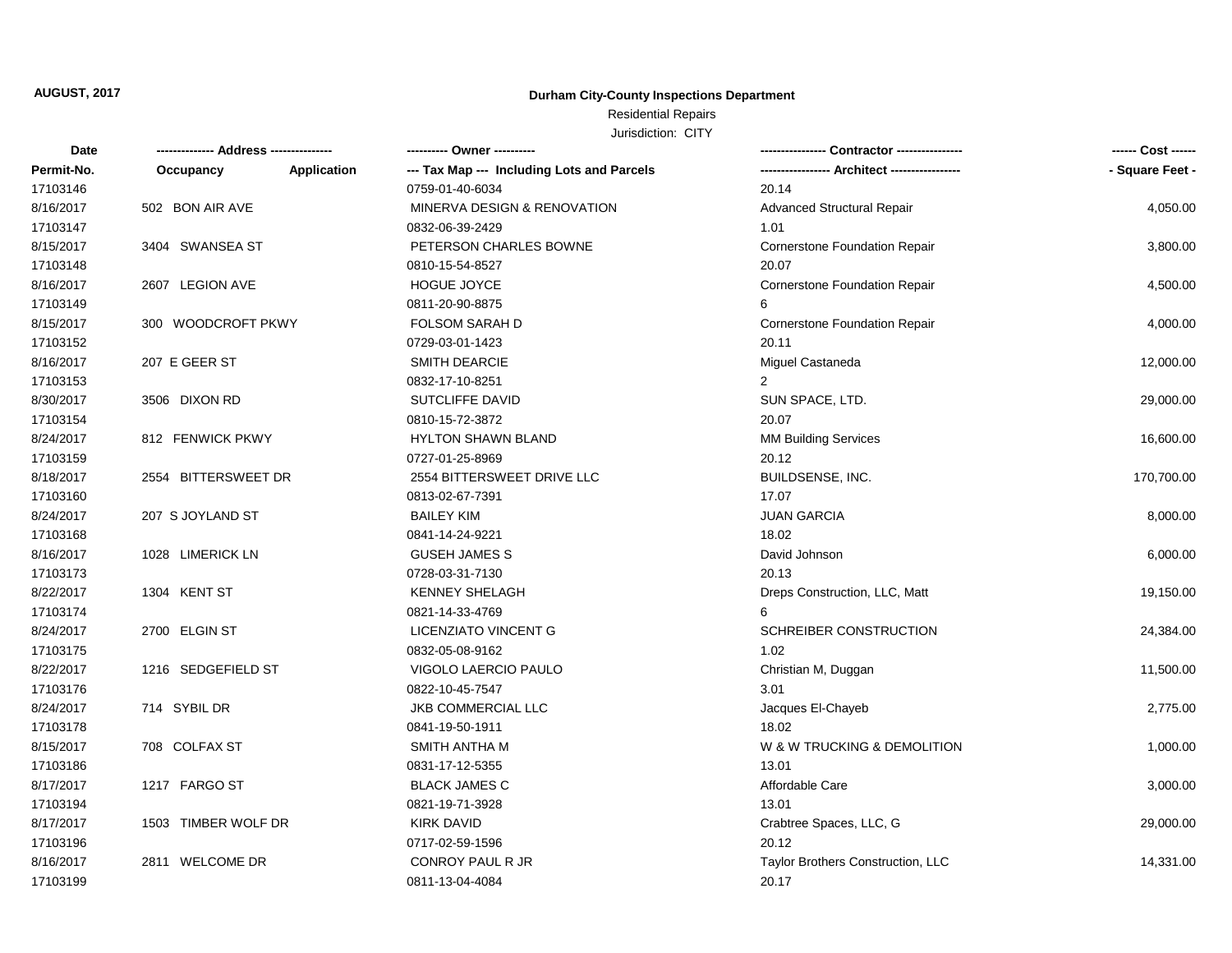# Residential Repairs

| Date       | ------------- Address -------------- | ---------- Owner ----------                |                                                   | ------ Cost ------ |
|------------|--------------------------------------|--------------------------------------------|---------------------------------------------------|--------------------|
| Permit-No. | Occupancy<br><b>Application</b>      | --- Tax Map --- Including Lots and Parcels |                                                   | - Square Feet -    |
| 8/16/2017  | 5 CALLE LUNA CT                      | CANN DAVID A                               | J.B. BUCKLEY CONSTRUCTION LLC                     | 32,360.00          |
| 17103200   |                                      | 0810-15-54-9181                            | 20.07                                             |                    |
| 8/31/2017  | 2608 GLENDALE AVE                    | <b>WARREN JESSICA</b>                      | MINERVA DESIGN & RENOVATION, LLC.                 | 25,932.00          |
| 17103211   |                                      | 0822-08-88-8015                            | 1.02                                              |                    |
| 8/18/2017  | 2418 PERKINS RD                      | <b>CHAPMAN ERIC L</b>                      | Crabtree Spaces, LLC, G                           | 29,000.00          |
| 17103213   |                                      | 0811-16-94-3620                            | 6                                                 |                    |
| 8/18/2017  | 1912 REDDING LN                      | LUTZ ERIC TODD                             | FastMed Urgent Care                               | 14,500.00          |
| 17103214   |                                      | 0814-02-58-9965                            | 16.04                                             |                    |
| 8/18/2017  | 14 ARUNDEL ST                        | <b>TURNER KERRY M</b>                      | THE DREES HOMES COMPANY                           | 500.00             |
| 17103215   |                                      | 0850-03-30-1517                            |                                                   |                    |
| 8/17/2017  | 2724 SEVIER ST                       | ALDINA SUELLEN                             | DiRienzo Builders, LLC                            | 58,000.00          |
| 17103217   |                                      | 0811-19-51-9793                            | 6                                                 |                    |
| 8/31/2017  | 8 SINCLAIR CIR                       | MHOON JUSTIN T                             | CHAPEL HILL CONSTRUCTION                          | 43,925.00          |
| 17103219   |                                      | 0801-04-54-1345                            | 20.17                                             |                    |
| 8/17/2017  | 220 DACIAN AVE                       | VENTIMIGLIA JOYCE C                        | TRIANGLE GREEN BUILD                              | 12,000.00          |
| 17103220   |                                      | 0832-17-01-2810                            | 2                                                 |                    |
| 8/31/2017  | 904 ORIENT ST                        | <b>CLAYTON TERESA</b>                      | Premier Pools & Spas - Dream Splash International | 30,327.00          |
| 17103227   |                                      | 0822-20-80-8949                            |                                                   |                    |
| 8/21/2017  | 616 N QUEEN ST                       | FONTENELLE ALBERT                          | ALBERT FONTENELLE, T/A MATRIX BUILDERS            | 5,000.00           |
| 17103235   |                                      | 0831-05-18-4034                            | 11                                                |                    |
| 8/21/2017  | 1506 SOUTH ST                        | EDWARDS ANTHONY L                          | Thayer Homes, Inc.                                | 1,000.00           |
| 17103236   |                                      | 0821-19-71-1275                            | 13.03                                             |                    |
| 8/21/2017  | 1205 SCOUT DR                        | THAYER INVESTMENTS INC                     | Thayer Homes, Inc.                                | 1,000.00           |
| 17103237   |                                      | 0821-20-82-1379                            | 13.01                                             |                    |
| 8/21/2017  | 1108 SCOUT DR                        | THAYER HOLDINGS LLC                        | Thayer Homes, Inc.                                | 1,000.00           |
| 17103241   |                                      | 0821-16-82-0708                            | 12.01                                             |                    |
| 8/29/2017  | 600 FLAGSTONE WAY                    | NEWBERNE REGINALD                          | <b>REGINALD NEWBERNE</b>                          | 15,000.00          |
| 17103254   |                                      | 0824-02-99-4389                            | 16.01                                             |                    |
| 8/31/2017  | 412 DUPREE ST                        | TORTUGA PROPERTY HOLDINGS                  | <b>Brittany Kielhurn</b>                          | 10,000.00          |
| 17103256   |                                      | 0821-20-90-0558                            | 13.03                                             |                    |
| 8/30/2017  | 2548 ROSS RD                         | MCCULLER LAVERNE                           | <b>HABITAT FOR HUMANITY OF DURHAM INC.</b>        | 15,000.00          |
| 17103258   |                                      | 0841-10-36-7017                            | 18.02                                             |                    |
| 8/29/2017  | 403 HOLLY BLOSSOM DR                 | LENNAR CAROLINAS LLC                       | Lennar Carolinas, LLC                             | 3,000.00           |
| 17103260   |                                      | 0860-01-06-2239                            | 18.05                                             |                    |
| 8/21/2017  | 2000 MOREHEAD HILL CT                | ANGELINI ANTHONY D                         | Anthony Angelini                                  | 1,500.00           |
| 17103283   |                                      | 0850-03-40-0246                            | 18.05                                             |                    |
| 8/22/2017  | 3622 COLCHESTER ST                   | DAVIS CLEVELAND                            | Rescue Construction Solutions Inc.                | 4,400.00           |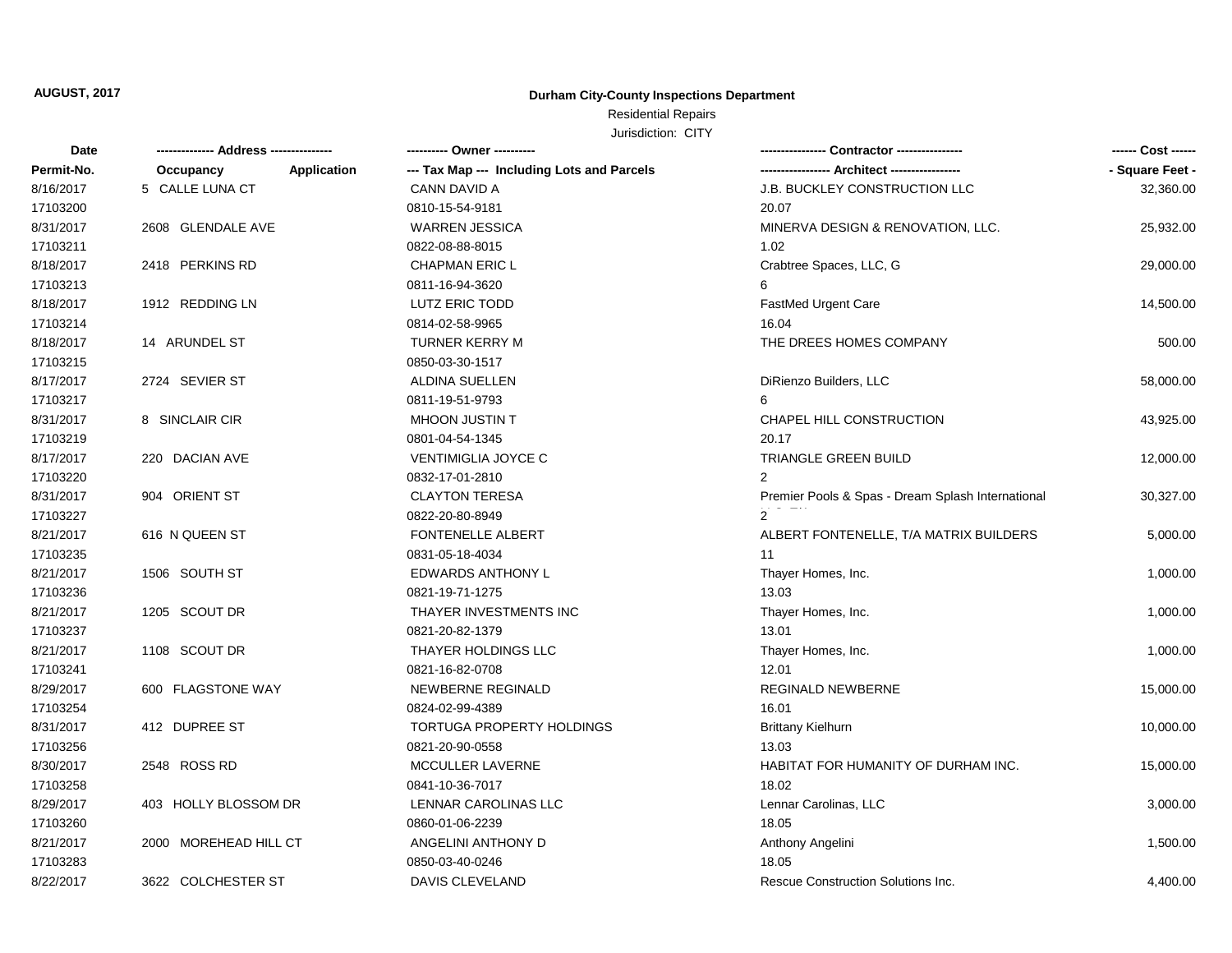# Residential Repairs

| Date       |                    |             | ---------- Owner ----------                |                                       | ------ Cost ------ |
|------------|--------------------|-------------|--------------------------------------------|---------------------------------------|--------------------|
| Permit-No. | Occupancy          | Application | --- Tax Map --- Including Lots and Parcels |                                       | - Square Feet -    |
| 17103288   |                    |             | 0810-15-62-9944                            | 20.07                                 |                    |
| 8/22/2017  | 5317 REVERE RD     |             | ABIEL LLC                                  | NORINA CONTRACTING                    | 60,000.00          |
| 17103295   |                    |             | 0727-02-77-6903                            | 20.13                                 |                    |
| 8/22/2017  | 104 N MAPLE ST     |             | <b>TROVA LLC</b>                           | Renovision Properties, LLC            | 100,000.00         |
| 17103296   |                    |             | 0831-15-53-5609                            | 10.01                                 |                    |
| 8/22/2017  | 2009 S ROXBORO ST  |             | <b>MORLEY JOHN</b>                         | John Morley                           | 16,500.00          |
| 17103297   |                    |             | 0820-07-69-1267                            | 13.04                                 |                    |
| 8/21/2017  | 12 TRIDENT PL      |             | SPAIN WINFRED E                            | Fred Spain                            | 500.00             |
| 17103305   |                    |             | 0820-15-63-6010                            | 20.09                                 |                    |
| 8/23/2017  | 8 AMAYO CT         |             | <b>RUSHING MATTHEW</b>                     | FS, LLC                               | 2,750.00           |
| 17103310   |                    |             | 0728-03-42-2392                            | 20.13                                 |                    |
| 8/23/2017  | 129 NELSON ST      |             | <b>MCCREA GENEVIEVE R</b>                  | FS, LLC                               | 4,600.00           |
| 17103311   |                    |             | 0820-08-79-9370                            | 13.03                                 |                    |
| 8/23/2017  | 902 GREEN ST       |             | PHILLIPS KENDRA                            | FS, LLC                               | 14,350.00          |
| 17103312   |                    |             | 0822-16-72-8938                            | 3.02                                  |                    |
| 8/25/2017  | 4128 WESTFIELD DR  |             | <b>CUDDINGTON TODD</b>                     | Probuiltco, LLC                       | 7,820.00           |
| 17103313   |                    |             | 0812-01-05-0995                            | 17.06                                 |                    |
| 8/22/2017  | 1422 N GREGSON ST  |             | <b>WISEMAN JACQUELINE</b>                  | FS, LLC                               | 1,400.00           |
| 17103314   |                    |             | 0822-15-74-2925                            | 3.02                                  |                    |
| 8/22/2017  | 1601 KENT ST       |             | MOYLAN BRENDAN J                           | FOUNDATION XPERTS, LLC                | 3,800.00           |
| 17103316   |                    |             | 0821-18-31-6764                            | $\overline{7}$                        |                    |
| 8/24/2017  | 5013 PINE TRAIL DR |             | <b>INVESTMENTS PROPERTIES USA LLC</b>      | Miguel Govea Salazar                  | 21,090.00          |
| 17103325   |                    |             | 0824-01-27-9668                            | 16.03                                 |                    |
| 8/22/2017  | 11 OTTERS RUN      |             | LAUGHTON PAUL K                            | TAYLOR, JAMES A.                      | 14,000.00          |
| 17103326   |                    |             | 0814-02-56-4775                            | 16.04                                 |                    |
| 8/21/2017  | 312 W TRINITY AVE  |             | <b>GARRETT BUILDERS LLC</b>                | <b>GARRETT BUILDERS LLC</b>           | 2,000.00           |
| 17103329   |                    |             | 0822-20-91-6004                            | $\overline{2}$                        |                    |
| 8/29/2017  | 2011 WOODVIEW DR   |             | <b>HELM ANDREW LOUIS</b>                   | Haven Developers, Inc.                | 19,000.00          |
| 17103332   |                    |             | 0822-12-87-2255                            | 1.02                                  |                    |
| 8/23/2017  | 3824 HILLGRAND DR  |             | CLARK STEVEN JOHN                          | Project 9 Designs L.L.C.              | 9,308.00           |
| 17103334   |                    |             | 0812-03-14-1926                            | 17.06                                 |                    |
| 8/23/2017  | 2500 ALPINE RD     |             | <b>SWARTZ MARVIN S</b>                     | ACTUAL SIZE BUILDERS, INC             | 91,367.00          |
| 17103340   |                    |             | 0810-16-84-4591                            | 20.07                                 |                    |
| 8/30/2017  | 202 HILLVIEW DR    |             | FERNANDEZ-SINGLETON ELIZABETH              | George Singleton                      | 10,800.00          |
| 17103362   |                    |             | 0860-01-29-7357                            | 18.05                                 |                    |
| 8/24/2017  | 3918 TOWNSEND ST   |             | <b>WOMACK CHARLES B</b>                    | SEARS HOME IMPROVEMENT PRODUCTS, INC. | 13,384.00          |
| 17103366   |                    |             | 0823-06-48-1800                            | 17.10                                 |                    |